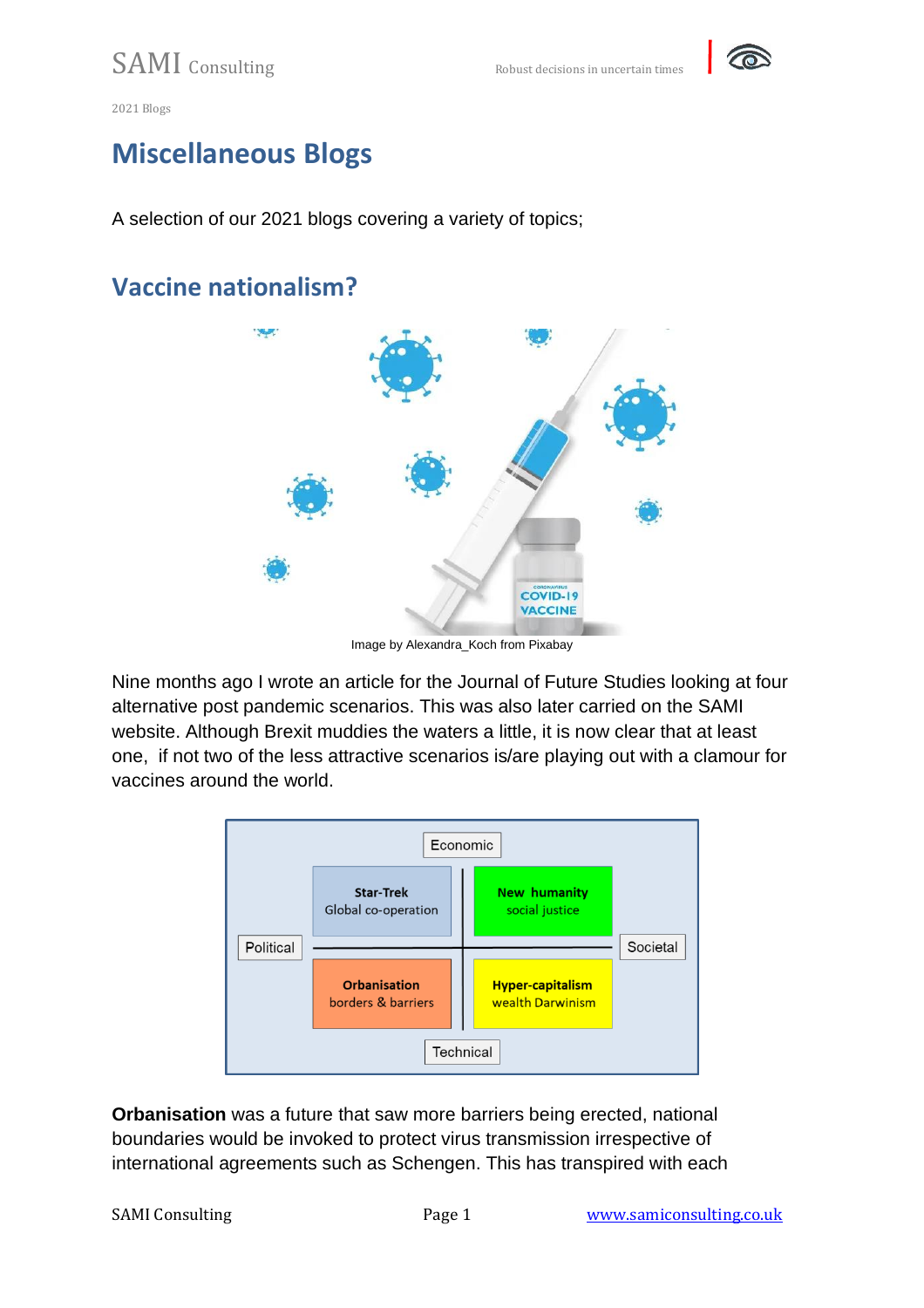

#### 2021 Blogs

European government responding to protect its public health service. Even the UK has now closed its borders to international travel. Fear of foreign mutations of the virus sadly follows the same xenophobic trajectory as fear of foreign immigrant workers.

**Hyper-capitalism** was a future that saw the rich get richer while the poor got poorer, and sadly this appears also to be materialising due the nature of work. White collar jobs can mostly be done remotely, but blue-collar jobs require attendance at a place of work where social distancing is not always possible to a safe degree. We have also seen the western world grab the first batches of vaccine, or pay a premium as Israel has done, leaving the third world at the back of the queue.

Neither of the two more optimistic scenarios seems to be playing out and perhaps this should not be a surprise given the inequalities in wealth around the world. The **New Humanity** scenario would require health and care workers to be better remunerated to reflect their value to society, and this is not forthcoming despite the evident moral case. The **Star Trek** scenario would require global co-operation to tackle the pandemic, but we see only vaccine manufacturers competing for market share along with politicians trying to secure the best deal for their respective states.

Vaccine nationalism has led to political deal-making that does not encourage global co-operation. While manufacturers struggle to produce sufficient doses, politicians bid for supplies necessary to inoculate their respective populations on an ongoing basis. While in the West or First world Big Pharma controls vaccine manufacture, both Russia and China have developed vaccines also and could use them to exert influence in the third world. Vaccine diplomacy will become a weapon of soft power as a result of a fragmented and uncoordinated response by world leaders.

Israel's deal with Pfizer shows what it takes to secure supplies early, pay a premium for your population to act as an extended drug trial to help the manufacturer learn how to improve their vaccine to combat new mutations that will inevitably emerge. Early to test and then head of the queue for vaccine plus. The virus mutates to survive and the more resistance it encounters the faster it will mutate. This cat and mouse game gives every CFO in Big Pharma enormous optimism for future revenue, at least until faced with political pressures from taxation or nationalisation.

Vaccine manufacture is a business, it resides within states who can control distribution, look at how quickly the EU inspectors went into the Astra Zeneca plant in Belgium when they suspected that supplies promised to the EU were being reallocated to the UK. Vaccine production for public health is a political football and while national boundaries remain it will remain in play, look at how quickly the solidarity of the EU collapsed once individual states made different rules on public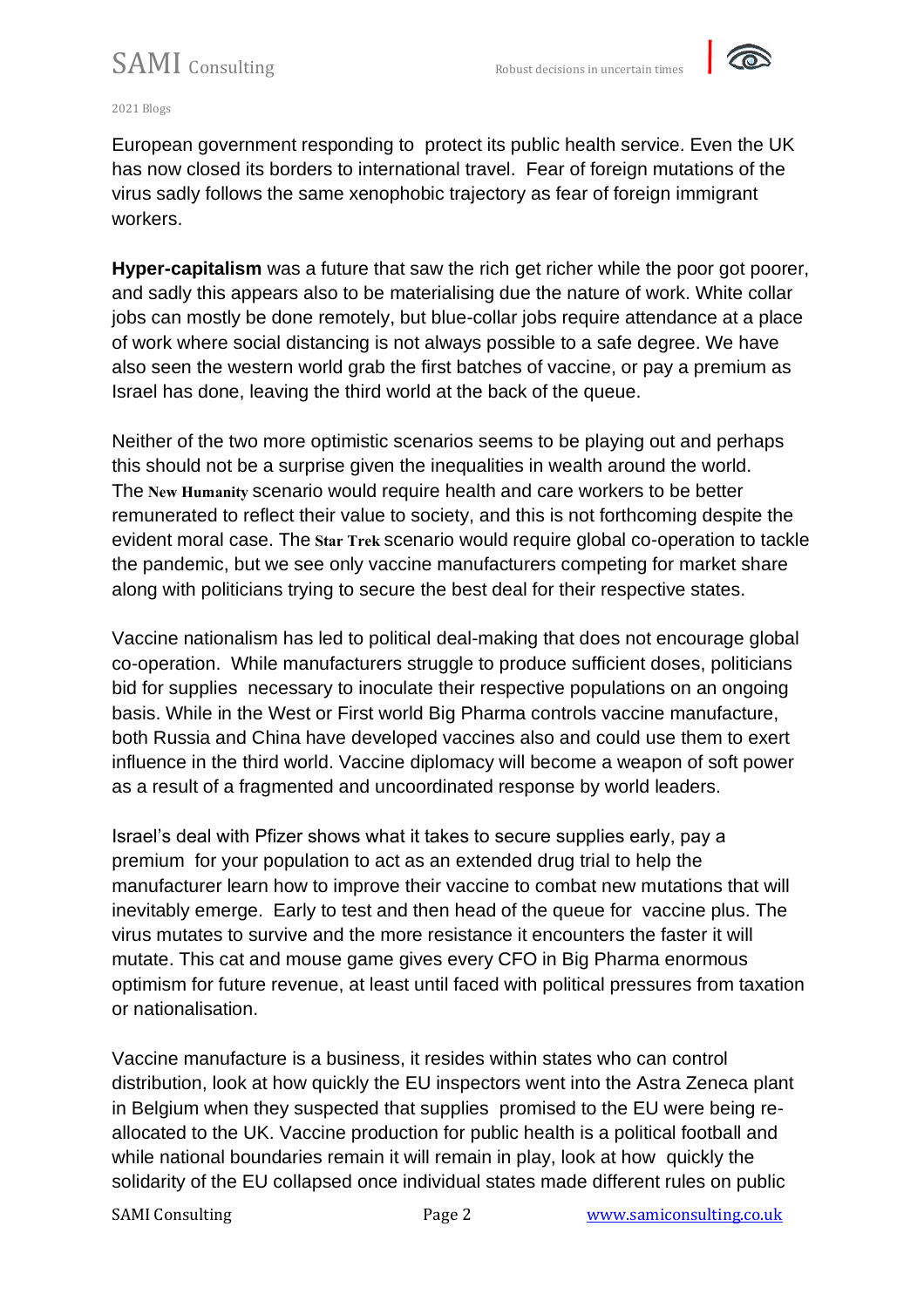

#### 2021 Blogs

health. Vaccine nationalism is an unpleasant reality and production is about profit. Astra Zeneca is so far the only manufacturer to price it in line with affordability, but this altruism is costing it dear with the EU.

Science fiction writers often postulate on how the planet would respond to an alien attack, how the human race would co-ordinate its defence. The coronavirus pandemic shows just how disjointed and piecemeal this would be. Fortunately the mortality rate of Covid 19 is nowhere near that of Ebola, but this is down to luck not prudence. While the utopian New Humanity scenario that relies on social justice is probably a bridge too far, the Star Trek scenario should be achievable but the World Health Organisation is a powerless beast and needs to be given teeth to fight future pathogens.

*Written by Garry Honey, SAMI Associate and founder of* [Chiron Risk](http://www.chiron-risk.com/) *. Published 4 February 2021.*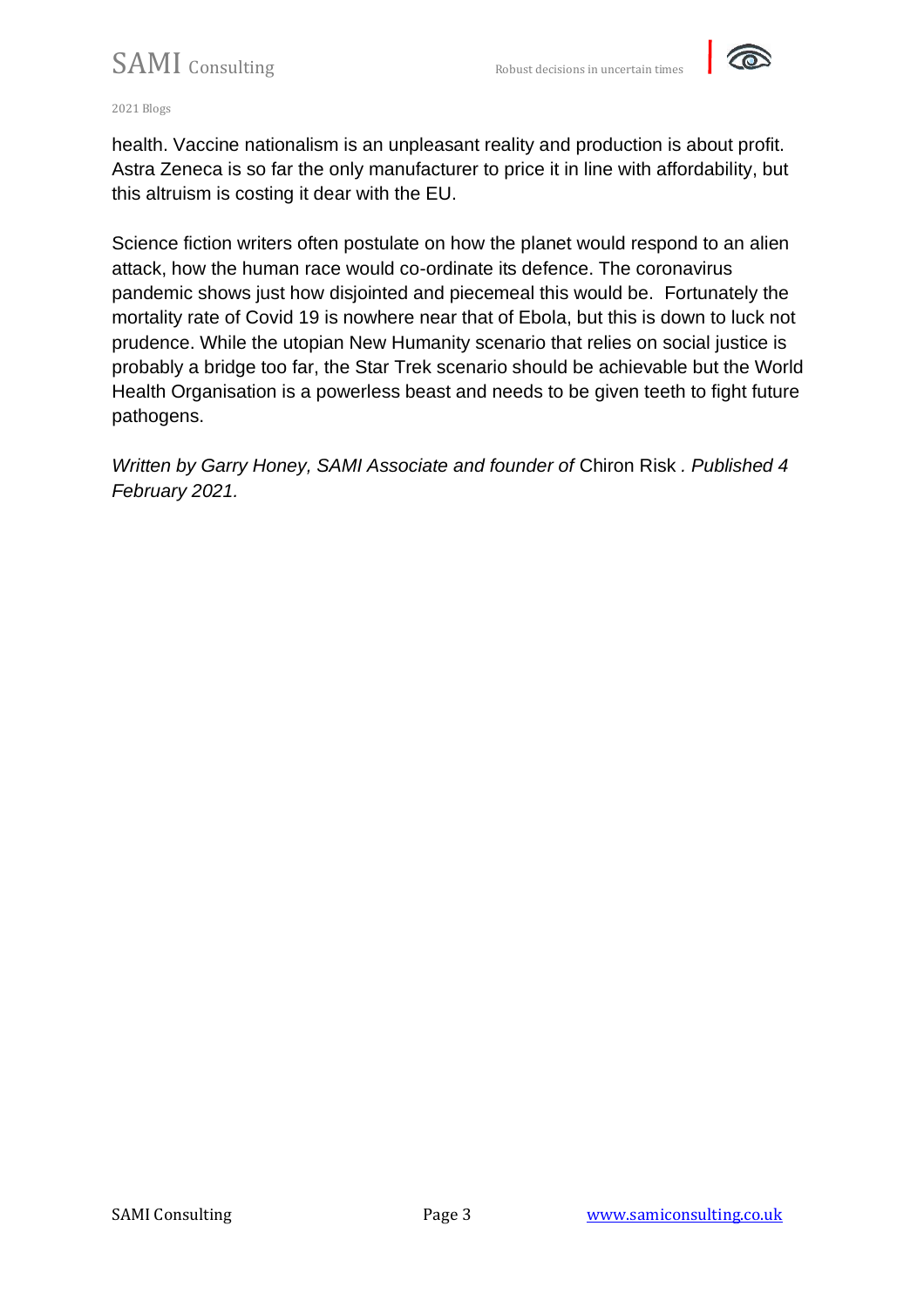

#### **The Role of Ethics in Strategy**



*Image by ar130405 from [Pixabay](https://pixabay.com/)*

I have been invited to lead the Association of Strategic Planning's Virtual conference (ASP2-21) with a keynote address on the role of ethics in strategy. The keynote starts by asking why organisations need ethics – why is keeping to the law not enough? I use several examples of how the world is changing to illustrate that ethical behaviour in business reduces risk and contributes to performance – that ethics is absolutely a central part of strategy.

The keynote itself will be available only through the ASP web site until November 2021, so [this blog is based on a podcast for Strategic Motivator](https://www.strategicmotv8r.com/association-for-strategic-planning.html) arranged for the run up to the conference. In this blog and in the podcast, I expand on some of the ways in which the world is changing.

I focused on three: population, the economy, and the global balance of power.

To start – the global population- in many places like Latin America and East Asia, the numbers of people is shrinking, not growing and the global population looks to peak in 2040 at about 8.5 billion. This is because women are having smaller families. Think about what this means for individuals and the family – most people used to have siblings, cousins, parents and maybe one or two grandparents. Now, increasingly, globally, children grow up without siblings and cousins, with one or two parents or step- parents, and several grandparents, even great grandparents. Wow, this is different. The support and challenge that siblings can give each other is hard to find for only children.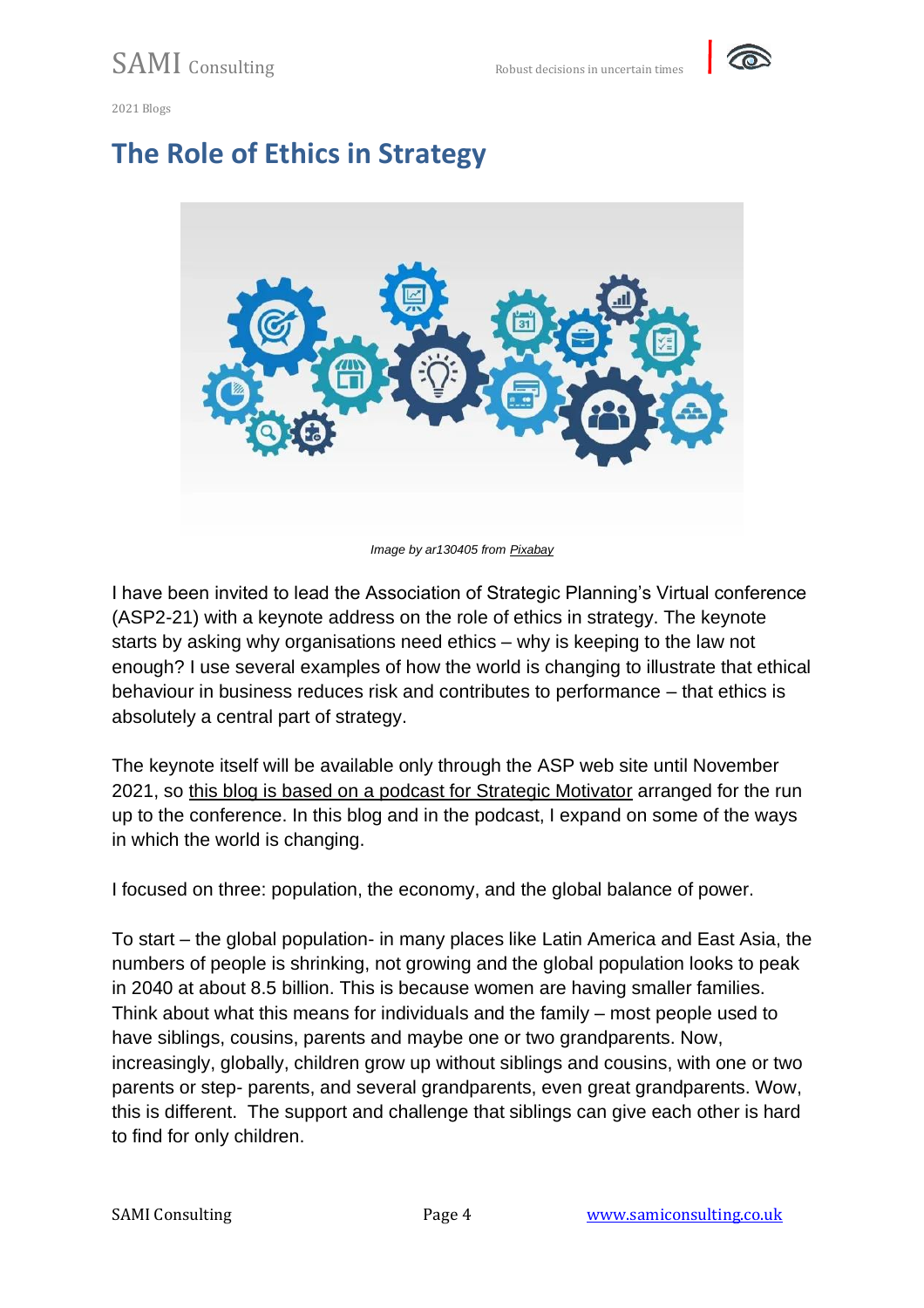

#### 2021 Blogs

And the financial, emotional and care demands from older relatives is harder to meet if they are not shared with siblings. In the US, by 2030, for the first time ever there will be more older people than young.

This also has an effect in the business world too. Family firms are two-thirds of the global economy and are often a role model for ethical behaviour. As family sizes reduce, there is less likelihood of a child wanting to take the business on. The ability to plan for succession reduces, changing their focus – they may no longer be able to provide stability and act as role models, they may need to prepare for a sale.

Secondly, the economy. The use of automation and machinery has changed the nature and number of blue collar jobs, and this is fast happening to "middle class" or white collar jobs. The middle class is being hollowed out as knowledge is captured on platforms. Many white-collar jobs from medicine to law, accountancy and engineering, are changing to reflect he use of virtual working, big data and AI.

Inside firms, middle management has been drastically cut back as management reporting systems handle much of the data collection and analysis that middle management used to be responsible for. But middle management had two roles – one, those information flows and two, mentoring and management of people. This second responsibility, for people, is now often delivered through a range of special services, rather than by line managers. Now front line workers have little connection with management, and the idea of progression through the ranks is less attainable.

Another way in which the economy is changing is because of the ability of money to cross national boundaries. Governments are rooted in a specific geography. This makes it harder for governments to collect taxes, and to provide safety nets for citizens. Covid has of course stressed government spending further and is behind recent moves in some US states to permit – and tax – online gambling.

The third change, the global balance of power, will not be a surprise – but the extent of the impacts might be. The shift in economic power towards Asia from North America and Europe is going to have ongoing repercussions – from Chinese tour groups swamping scenic destinations and historic sites, to Europeans using online commerce platforms and cars designed mostly to meet Asian needs. And perhaps most profoundly, political power follows economic power.

So, just three ways in which the world is changing – from the individual and family, to the economy, to global political power. However, in case these all sound threatening and gloomy, I should say that I am an optimist and I believe that change creates opportunity – and that people are amazingly resilient!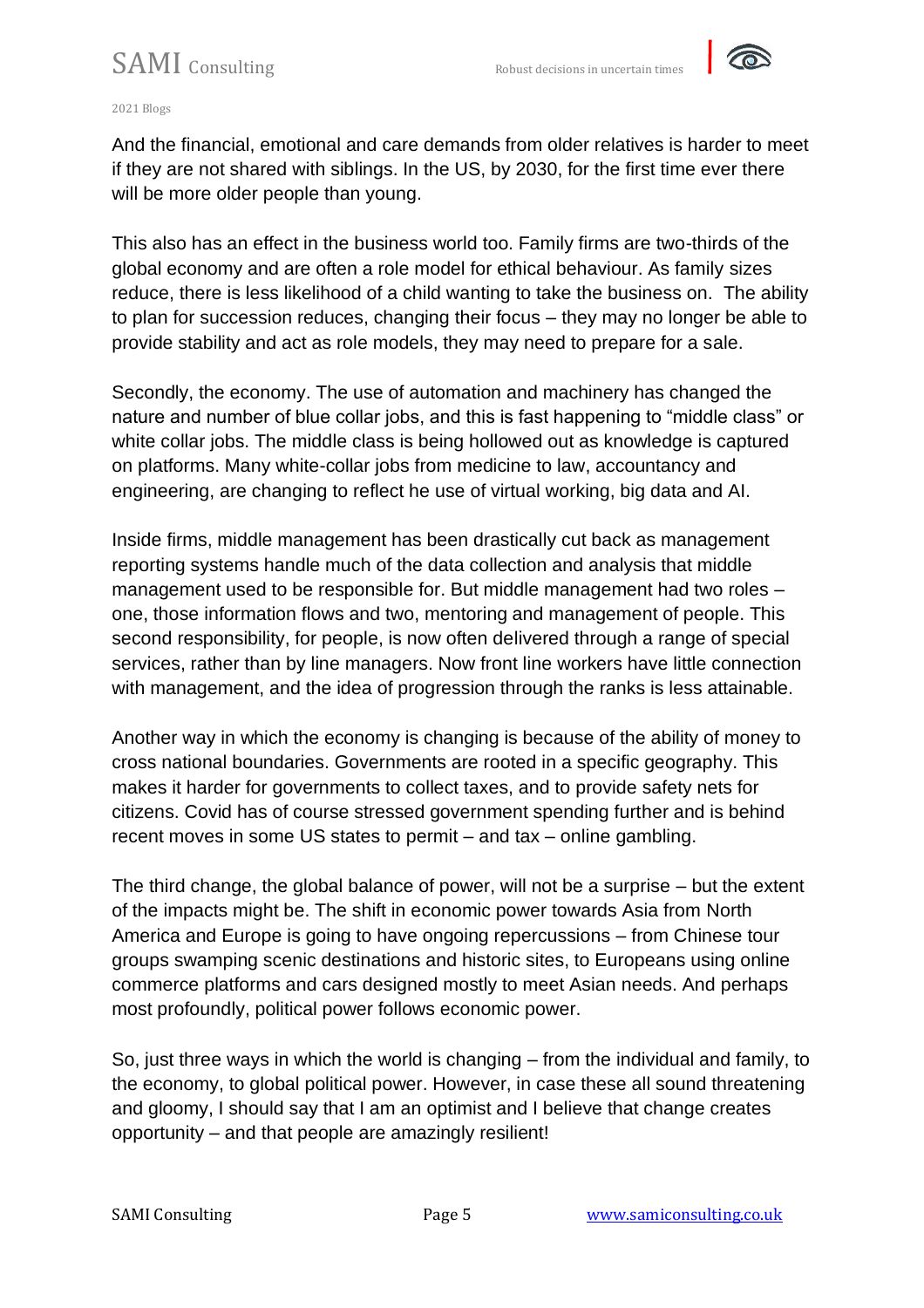

2021 Blogs

In particular, Gen Z and Millennials have grown up with high levels of education, and in the connected world of computers, phones and social media. They are able to connect globally to organise and tackle problems – think Operation Libero against the far right in Switzerland, Greta Thunberg and the climate change movement, Black Lives Matter protests with large white participation, the development of Covid 19 vaccines in 10 months rather than 10 years.

We live in interesting times!

*Written by Gill Ringland, SAMI Emeritus Fellow and former Director of [Ethical](https://www.ethicalreading.org.uk/)  [Reading.](https://www.ethicalreading.org.uk/) Details of the new book "Green Shoots – from here to there" – can be found at [www.global-megatrends.com.](http://www.global-megatrends.com/) Published 9 May 2021.*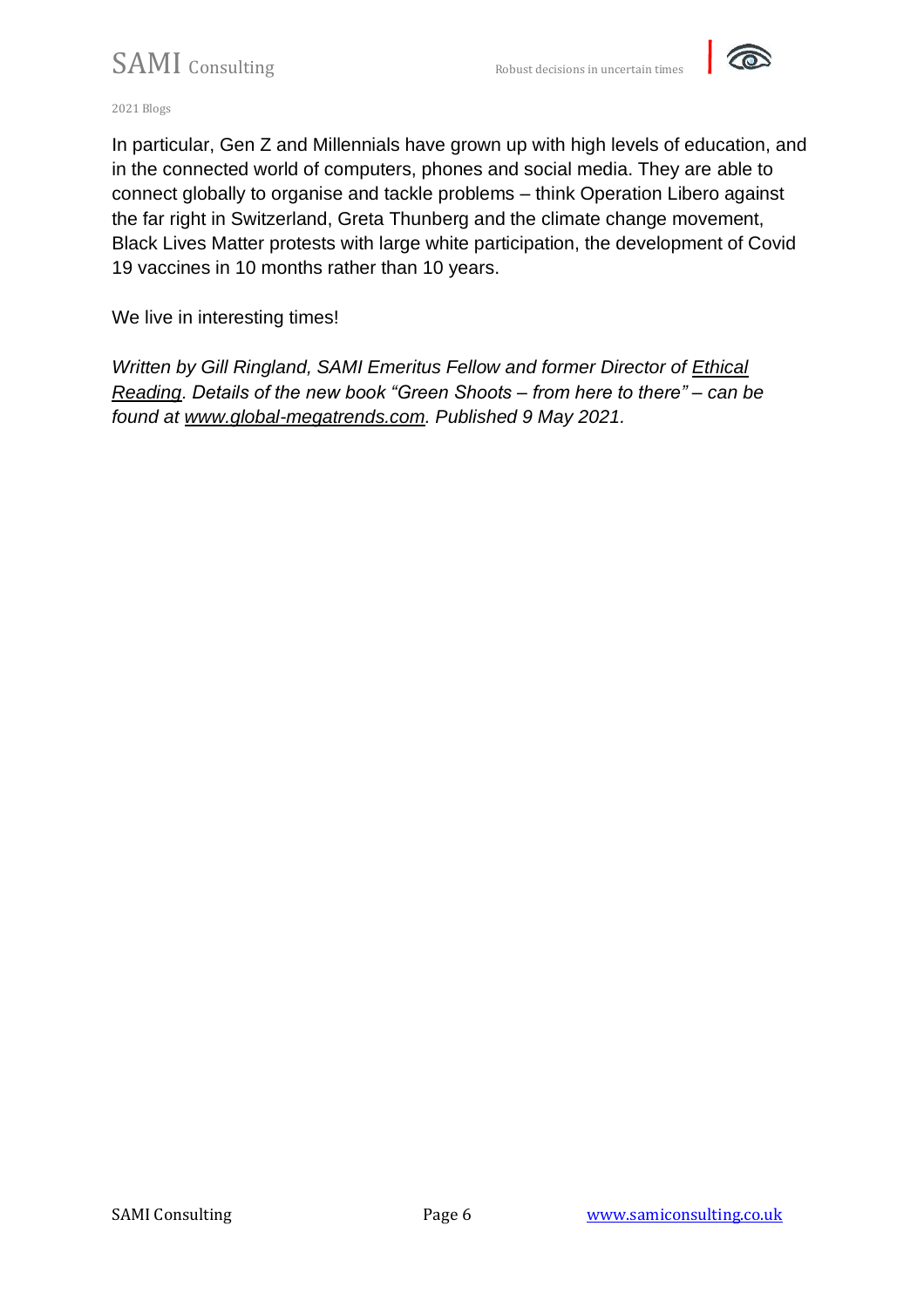

2021 Blogs

# **The Ministry of Mad er… Stuff.**



*Image by [Here and now, unfortunately, ends my journey on Pixabay](https://pixabay.com/users/alexas_fotos-686414/?utm_source=link-attribution&utm_medium=referral&utm_campaign=image&utm_content=4622086) from [Pixabay](https://pixabay.com/?utm_source=link-attribution&utm_medium=referral&utm_campaign=image&utm_content=4622086)*

On May 26 this year, *The Times'* feature writer Janice Turner posted a rather thought provoking tweet.



My main takeaway from Cummings is there should be a Ministry of Mad Shit That Might Never Happen (But If It Does We're Screwed) whose brief includes solar flares, volcanoes erupting in Iceland, pandemics, asteroids, alien invasion & zombie apocalypse...

11:47 AM · May 26, 2021 · Twitter Web App

Since our last three blogs have been focussed on almost exactly this [\(here,](https://samiconsulting.co.uk/the-resilience-imperative/) [here](https://samiconsulting.co.uk/future-proofing-for-resilience-and-for-opportunity/) and [here\)](https://samiconsulting.co.uk/thinking-the-unthinkable/), we've had a fair bit of time to think about Turner's idea.

What she is thinking about, as any reader of the late Iain M Banks' *Culture* novels will tell you, is an organisation called Special Circumstances. SC is a division of Contact, the only real organisation in Banks' techno-utopia called the Culture, Contact's "moral espionage weapon, the very cutting edge of the Culture's interfering diplomatic policy, the elite of the elite, in a society which abhorred elitism" (from *Consider Phlebas*). Its job is to solve problems, particularly those of the confusing or existential kind which Turner summarises. In a zombie apocalypse,

 $\cdots$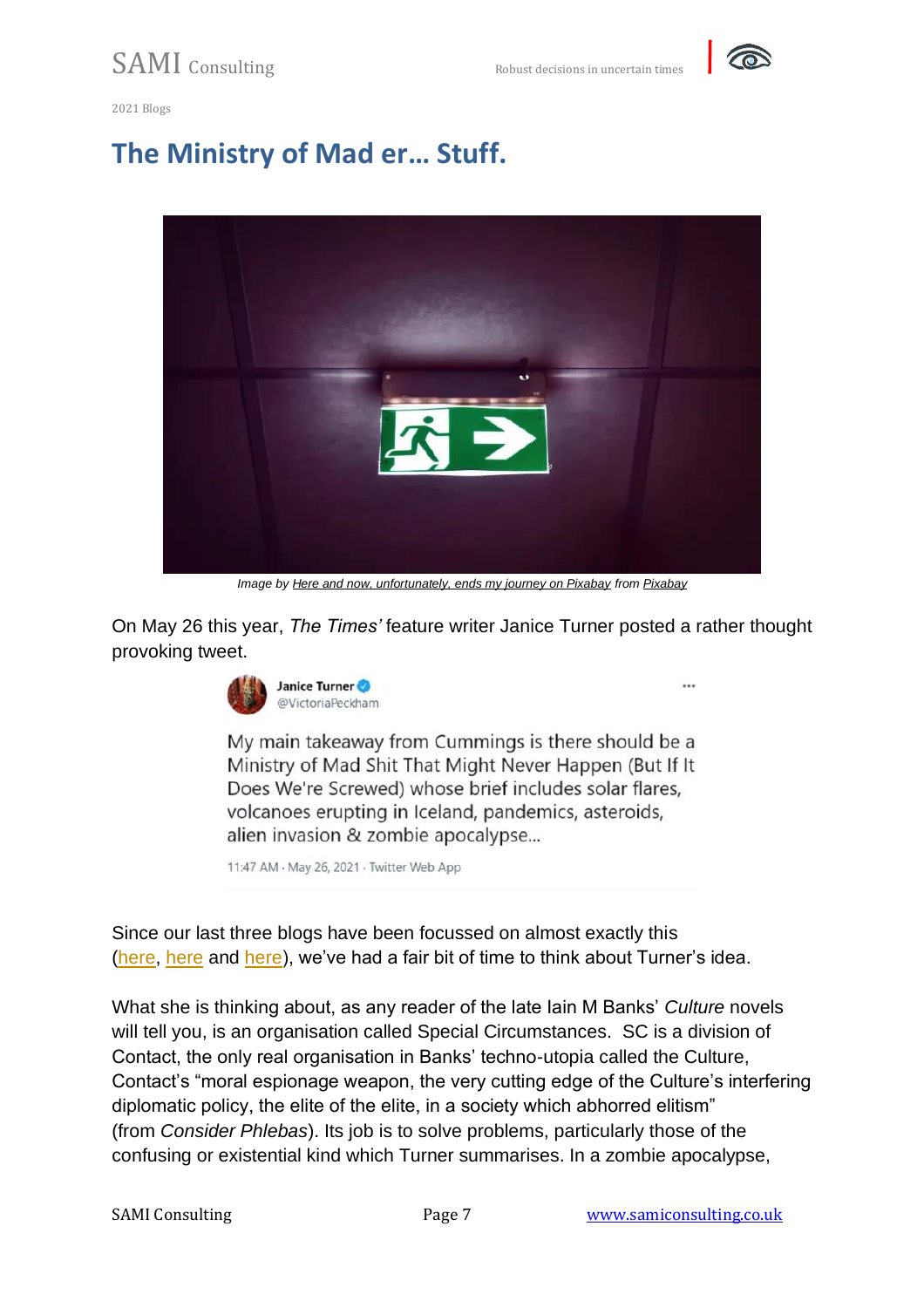

#### 2021 Blogs

Special Circumstance, and the sentient spaceships called "Minds" would be at the front of humanity's defence.

Most importantly, it would already have had a plan. This is what Turner's Ministry needs to have – plans (and hopefully stockpiles) for the highly unlikely "but if it does we're screwed".

Such organisations already exist, of course. The UN has UN Disaster Assistance [and Coordination.](https://www.unocha.org/our-work/coordination/un-disaster-assessment-and-coordination-undac) The [Federal Emergency Management Agency](https://www.fema.gov/) is in the US, [Министерство России по делам гражданской обороны, чрезвычайным](https://www.mchs.gov.ru/)  [ситуациям и ликвидации последствий стихийных бедствий](https://www.mchs.gov.ru/) is in Russia (with the rather splendid name in English of "The Ministry of the Russian Federation for Civil Defence, Emergencies and Elimination of Consequences of Natural Disasters"), and the UK has its own [Civil Contingencies Secretariat](https://www.gov.uk/guidance/preparation-and-planning-for-emergencies-the-capabilities-programme) and its ministerial subcommittee, NSC (THRC) – the National Security Council Ministerial SubCommittee on Threats, Hazards, Resilience and Contingencies. It is a reasonable guess that armed forces, defence ministries, security services and other, even more covert government departments study risk on a day by day basis.

Indeed, page 9 of the UK government's [National Risk Register](https://assets.publishing.service.gov.uk/government/uploads/system/uploads/attachment_data/file/952959/6.6920_CO_CCS_s_National_Risk_Register_2020_11-1-21-FINAL.pdf) has a matrix of possible events, plotted in their likelihood against impact, which covers everything from malicious attacks to industrial action.



*HM Government, National Risk Register, 2020 edition*

As we have highlighted before, there are academic bodies looking at MSTMNH, such as the [Centre for the Study of Existential Risk](https://www.cser.ac.uk/) is dedicated "to the study and mitigation of risks that could lead to human extinction or civilisational collapse". The [Bulletin of Atomic Scientists](https://thebulletin.org/) "informs the public about threats to the survival and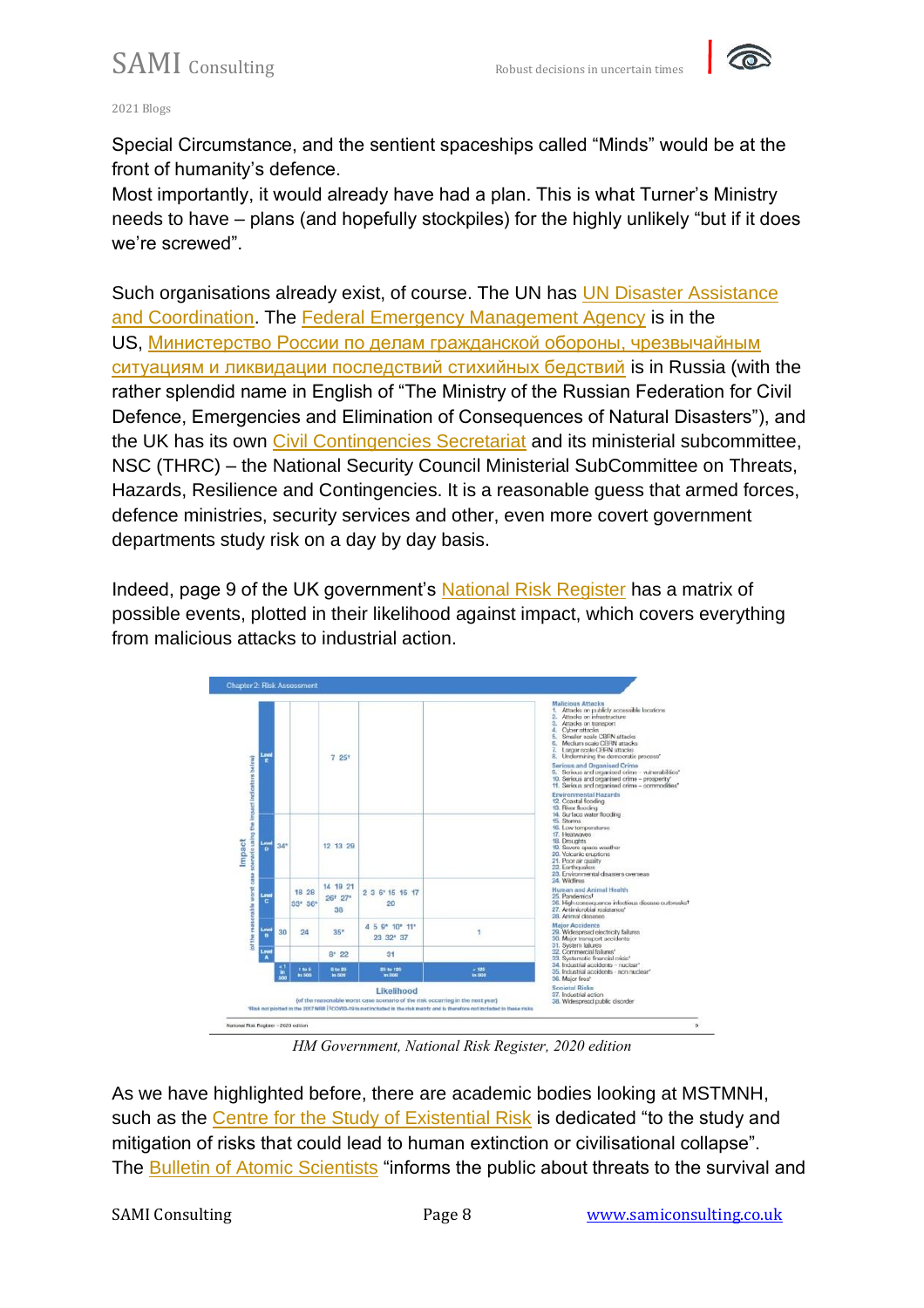

2021 Blogs

development of humanity from nuclear weapons, climate change". At Oxford, the [Future of Humanity Institute](https://www.fhi.ox.ac.uk/) brings "the tools of mathematics, philosophy and social sciences to bear on big-picture questions about humanity and its prospects". And among NGOs, the [Centre for Applied Eschatology,](https://www.appliedeschatology.com/about) the [Centre for Long-Term](https://www.longtermresilience.org/)  [Resilience](https://www.longtermresilience.org/) and many others, all concentrate on the sort of existential risk which Turner highlights.

The problem is that Turner's brief is insufficiently well drawn. There should be such a Ministry – indeed, there sort of is. And whilst it may not explicitly cover zombie apocalypse, it certainly does cover pandemics, volcanoes, asteroids, and solar flares.

What it far more rarely covers is paying for it.

We have had recent experience in the UK of stockpiles – which gave us two key lessons. The first is that stockpiles need to be paid for, and maintained. The second is that stockpiles need to be of the right equipment. The UK's pandemic flu stockpile was run down by 40% over 6 years; and spending on other stockpiled goods held for use in national emergencies has [fallen in value since 2013.](https://www.theguardian.com/world/2020/apr/12/revealed-value-of-uk-pandemic-stockpile-fell-by-40-in-six-years)

So when we needed it, we had 40% less than we needed – and for the wrong sort of disease. Both were predictable errors – Asia had had the experience of SARS and MERS, both CoV illnesses, as is coronavirus; and even a full stockpile is rarely enough to cope with a country-wide outbreak, so 60% of one certainly wouldn't.

At SAMI, we spend our lives living in the future. We have experience thinking about what might happen, and how bad it might be. Some of us have direct experience in planning for the worst – from wars to disease. A vital part of contingency planning is not only knowing what might happen – but what you will do when it does. Who will you deploy? What equipment will they need? And where is it?

Turner has taken the wrong takeaway. We do have the Ministry she wants – in international bodies, national governments, academia and the private sector. What we do not have is enough preparedness – equipment, vaccines, swift-run vaccine roll-out programmes, in place contracts with factories to deliver kit, sufficient telescopes to give long-range warning of asteroids.

We know what might happen. We probably have plans in place, to one level of detail or another. But we are unprepared to spend public money year after year on things that may never come to pass. It is easy to understand why: in 2006, workers at the Brooklyn Bridge in New York [found a sealed room](https://www.nytimes.com/2006/03/21/nyregion/inside-the-brooklyn-bridge-a-whiff-of-the-cold-war.html) with a stockpile of equipment and food to supply a nuclear war shelter. The equipment was date stamped 1962 – the date of the Cuban Missile Crisis. It had not been resupplied since. Someone had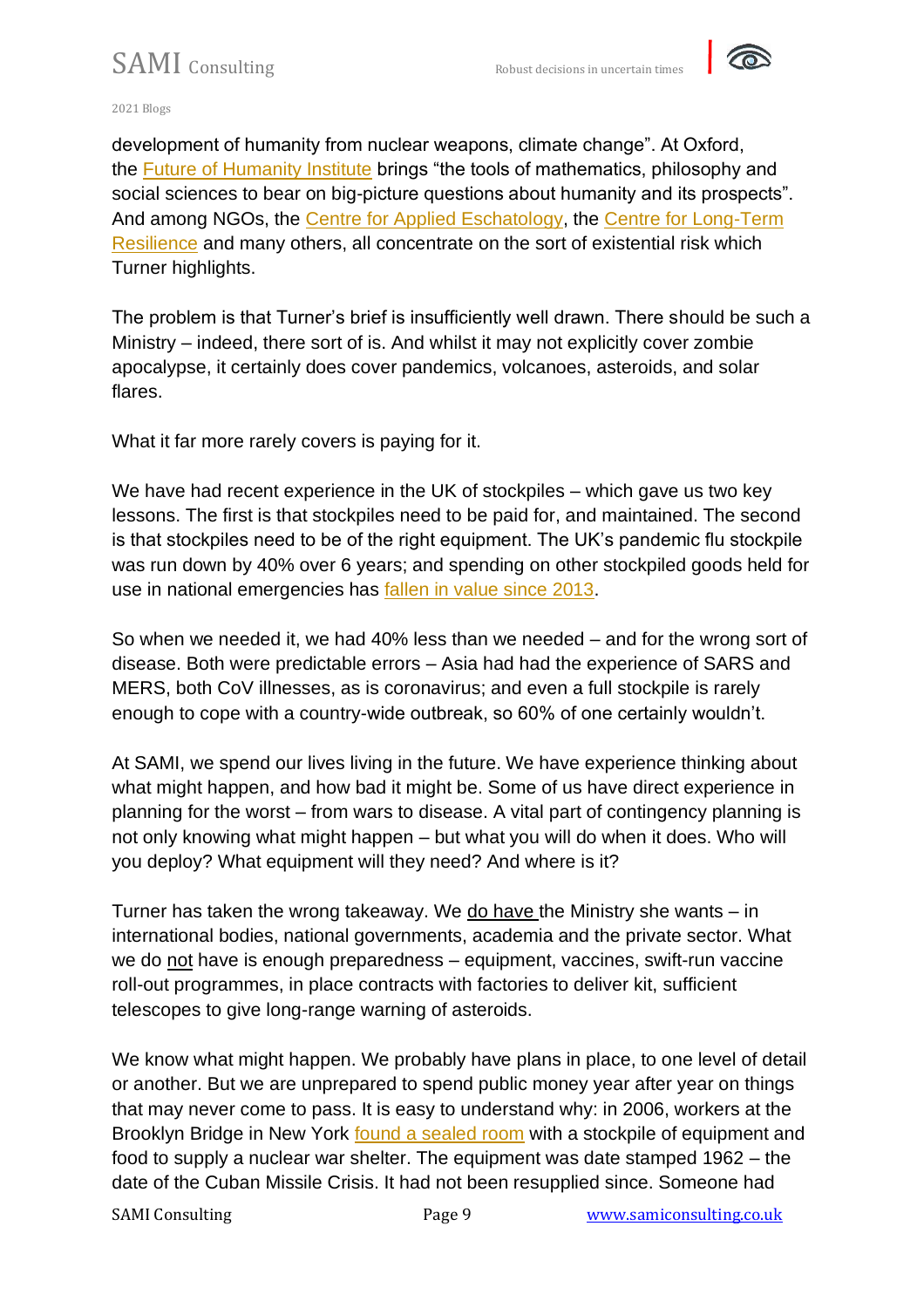

2021 Blogs

followed a well worked out plan, stockpiled equipment just in time, and when the crisis passed, it had never been restocked.

We must commit to resource not only our planning process, but also our preparedness. These stocks, as well as the plans, are our collective national insurance, and we should keep up the payments on the premiums. That way whatever happens, we shall be ready.

In a follow up tweet, Jess Philips MP pointed out that her ["husband has a well honed](https://twitter.com/jessphillips/status/1397506524788973571)  [zombie apocalypse plan"](https://twitter.com/jessphillips/status/1397506524788973571). Which may come in useful, especially if he has up-to-date supplies.

*Written by Jonathan Blanchard Smith, SAMI Fellow and Director. Published 2 July 2021*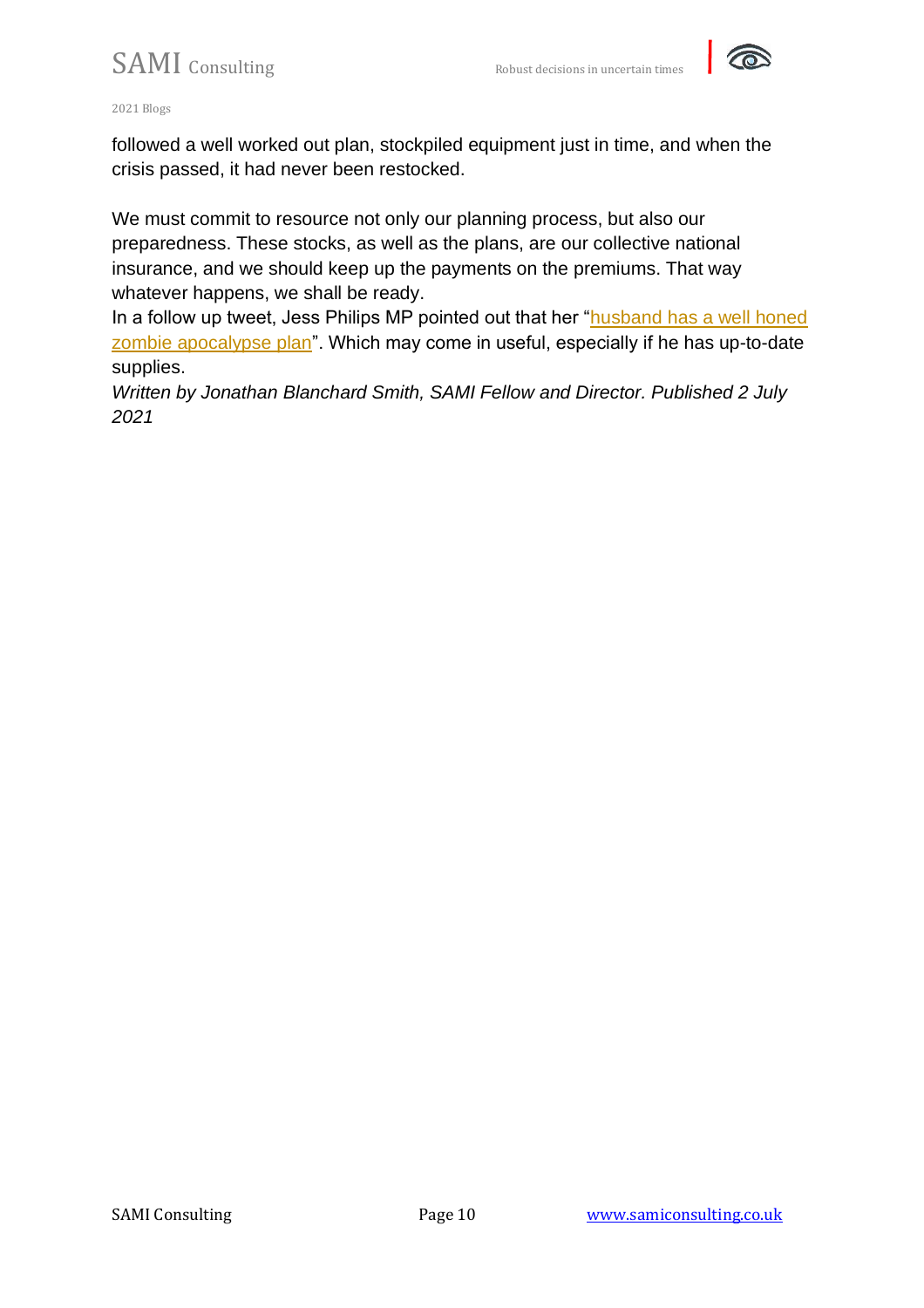

### **Foresight training, action learning and more…….**



*Image by [John Hain](https://pixabay.com/users/johnhain-352999/?utm_source=link-attribution&utm_medium=referral&utm_campaign=image&utm_content=3026580) from [Pixabay](https://pixabay.com/?utm_source=link-attribution&utm_medium=referral&utm_campaign=image&utm_content=3026580)*

As the pandemic unfolded last year and the world of work shifted, we wanted to support our clients in new ways. This led us to explore a range of possibilities to help our clients in their foresight and futures work. From our conversations we developed the idea of the SAMI Futures Cohort and, encouraged by the success of a small pilot meeting, we signed up a small group of interested individuals.

Since last September, this small group of people from different organisations have met, via Zoom, for an hour and a half every two months. Based around futuresoriented techniques and themes identified by the group, such as horizon scanning, engagement of the organisation in foresight work and scenario planning, the sessions have included a mix of short presentations, plenary discussions on both the theme and more specific challenges posed by members of the group.

Feedback has been positive. Individuals have said that the presentations and discussions have given them new ideas and insights into some of the issues and challenges they are facing within their organisations when seeking to encourage and enhance futures thinking. Of particular interest has been the section of the Zoom call where the group shares and discusses some of the challenges they are facing.

These comments have encouraged us to think further about the options we can offer to help people build their futures community and support network.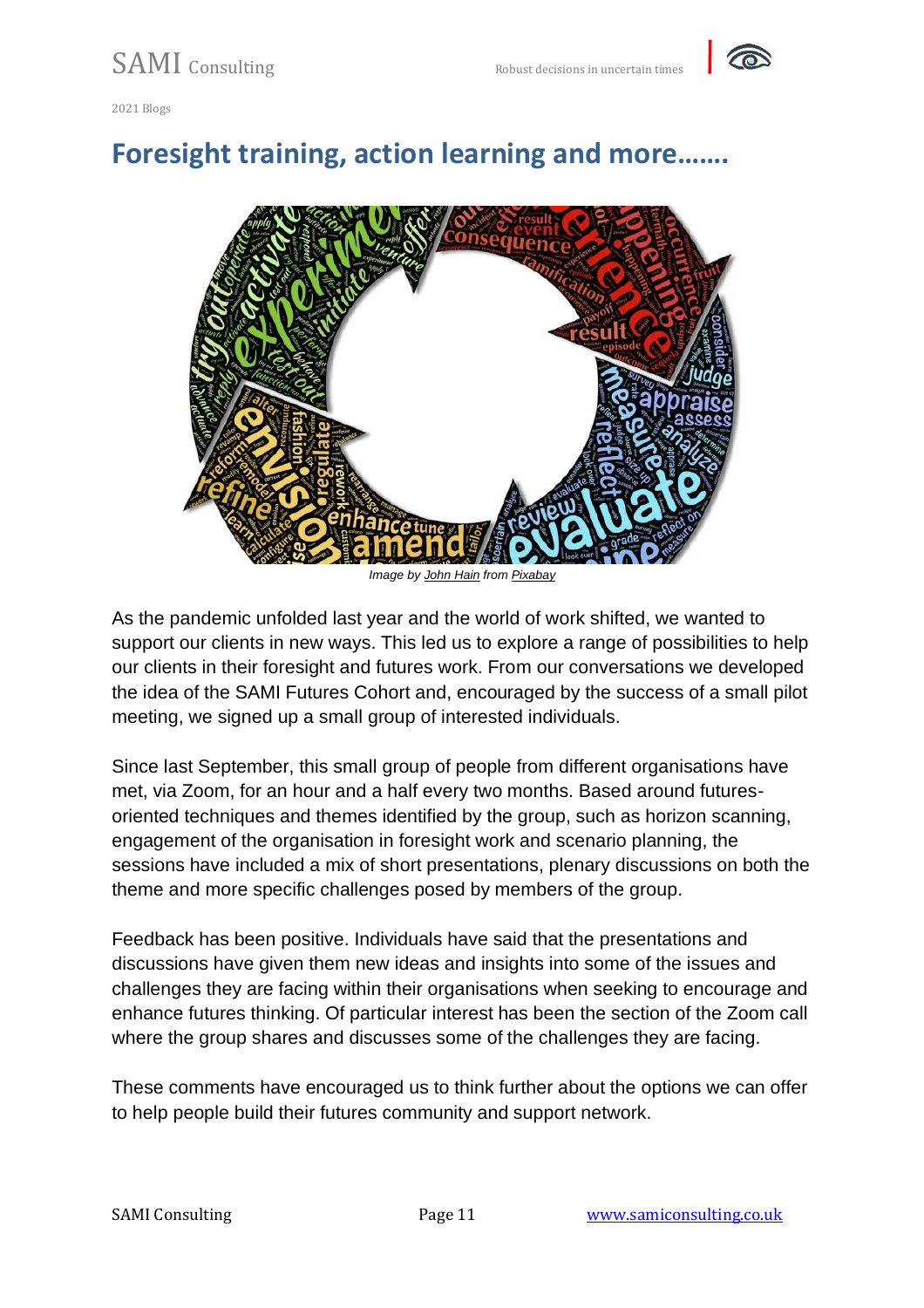

#### 2021 Blogs

As a result, we are looking how we can run these Futures Cohort sessions as Action Learning Sets. This process is something developed in the 1960s and 1970s by Reg Revans when he was Professor of Industrial Management at The University of Manchester. The sets are based on the simple principle that he held to be fundamental: *the key to better performance lay not with 'experts' but with practitioners themselves*.

This is derived from his thinking that people learn best when working together to help each other with problems, and then taking answers away and implementing them in the workplace. He recognised that we all have what he termed 'Programmed Knowledge  $(P)'$  – ie the things we've learnt about in order to do our job and then there are the 'Insightful Questions (Q)' which are those questions asked of experiences, which when asked at the right time, and considered with care, will yield new insights. Those of you who have worked with a coach or perhaps a boss experienced in coaching techniques will recognise that one or two timely reflective or searching questions can unlock even some of the most seemingly intractable issues.

The Action Learning process has been well documented over the years and has been used by many groups and organisations. It's based on small groups (5-8 members) working together to solve the real problems that each member of the Action Learning Set brings to the group by focussing on exploring answers to questions like:

- •What do we really want to achieve?
- •What is stopping us?
- •What could we do about it?
- •Who has knowledge (P) that we could use?
- •Who has an interest in solving the problem?
- •Who has the power to get something done?

Some of our initial Futures Cohort group will continue to meet using this process, supported by a facilitator. Nonetheless we believe that this will be helpful for other futures practitioners, so we are looking for other small groups of interested individuals who are willing to experience this process and, through doing so, help both themselves and others become better and more confident futures practitioners. If this is something of interest for you, please contact us at [info@samiconsulting.co.uk](mailto:info@samiconsulting.co.uk)

*Written by Cathy Dunn, SAMI Principal. Published 28 July 2021.*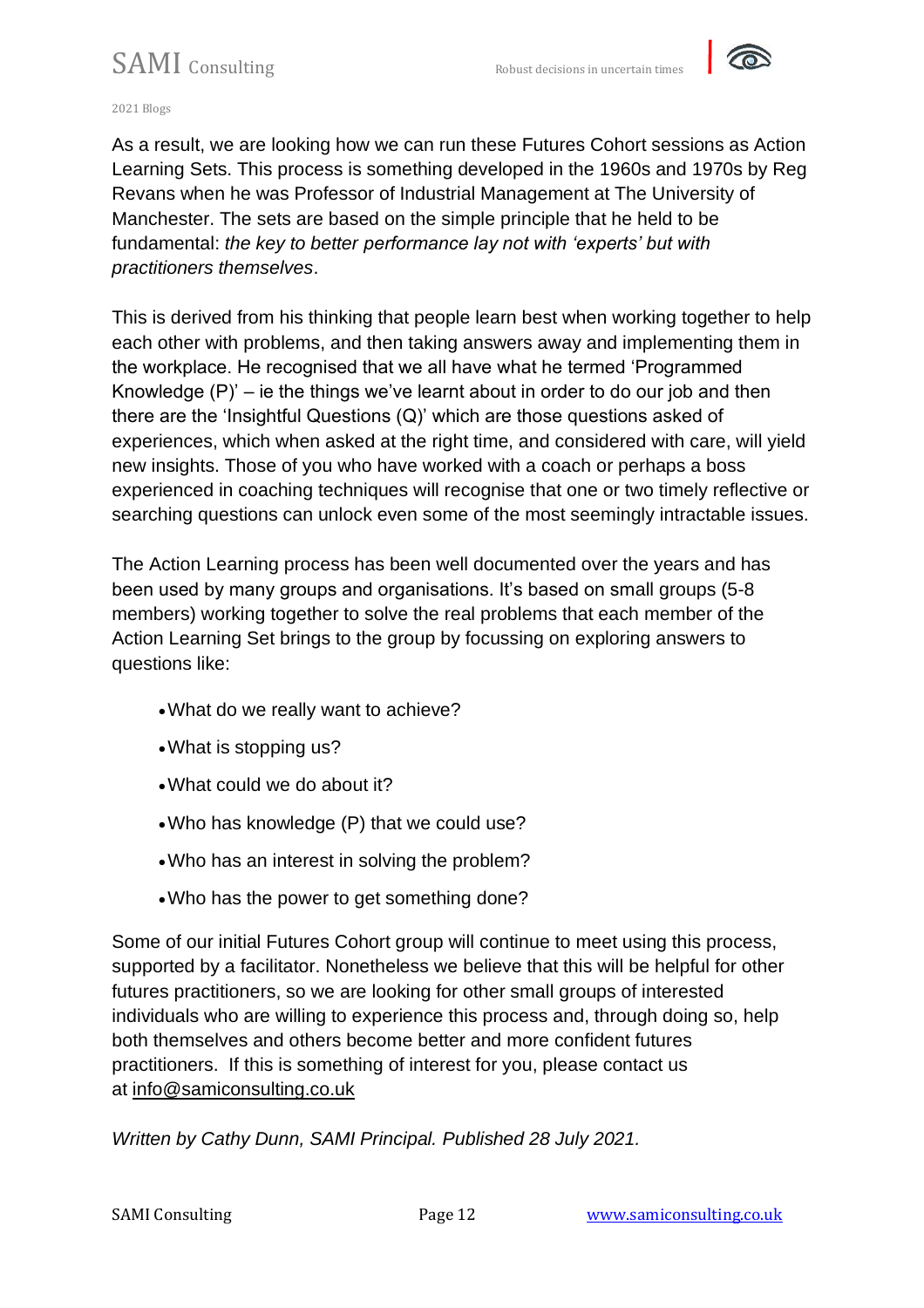

### **How scenario planning informs strategy**



*Image by [Bruno /Germany](https://pixabay.com/users/bru-no-1161770/?utm_source=link-attribution&utm_medium=referral&utm_campaign=image&utm_content=4794265) from [Pixabay](https://pixabay.com/?utm_source=link-attribution&utm_medium=referral&utm_campaign=image&utm_content=4794265)*

Many organisations still don't employ scenario planning to explore alternative futures, articulate risks and inform strategy. The following simple and topical example was recently created for a business school programme on risk management, but it has wider application and deserves to be shared with the SAMI community.

The policy challenge shared by many national governments concerns the binary choice between maintaining restrictions on individual freedom and re-energising a stalled economy. Too much public health focus and the economy suffers, but too much economic stimulus and public health is at risk. Getting the balance right in terms of degree and timing is a problem for politicians.

As with all scenario planning diagrams the trick is to identify and apply the most useful dimensions to plot as 'x' and 'y' axes for the matrix to have value. In this case we chose for the 'x' axis the speed with which the virus (irrespective of mutation or strain) will spread: simply a continuum from slow to fast. Conversely the 'y' axis uses the degree of public restriction set as law by the government from high to low. The lowest being complete relaxation of any controls on public life.

This produces a model as shown from which it is clear that the more desirable political outcomes are to be found in either top right or bottom left. Conversely the least desirable outcomes fall in the top left and bottom right.